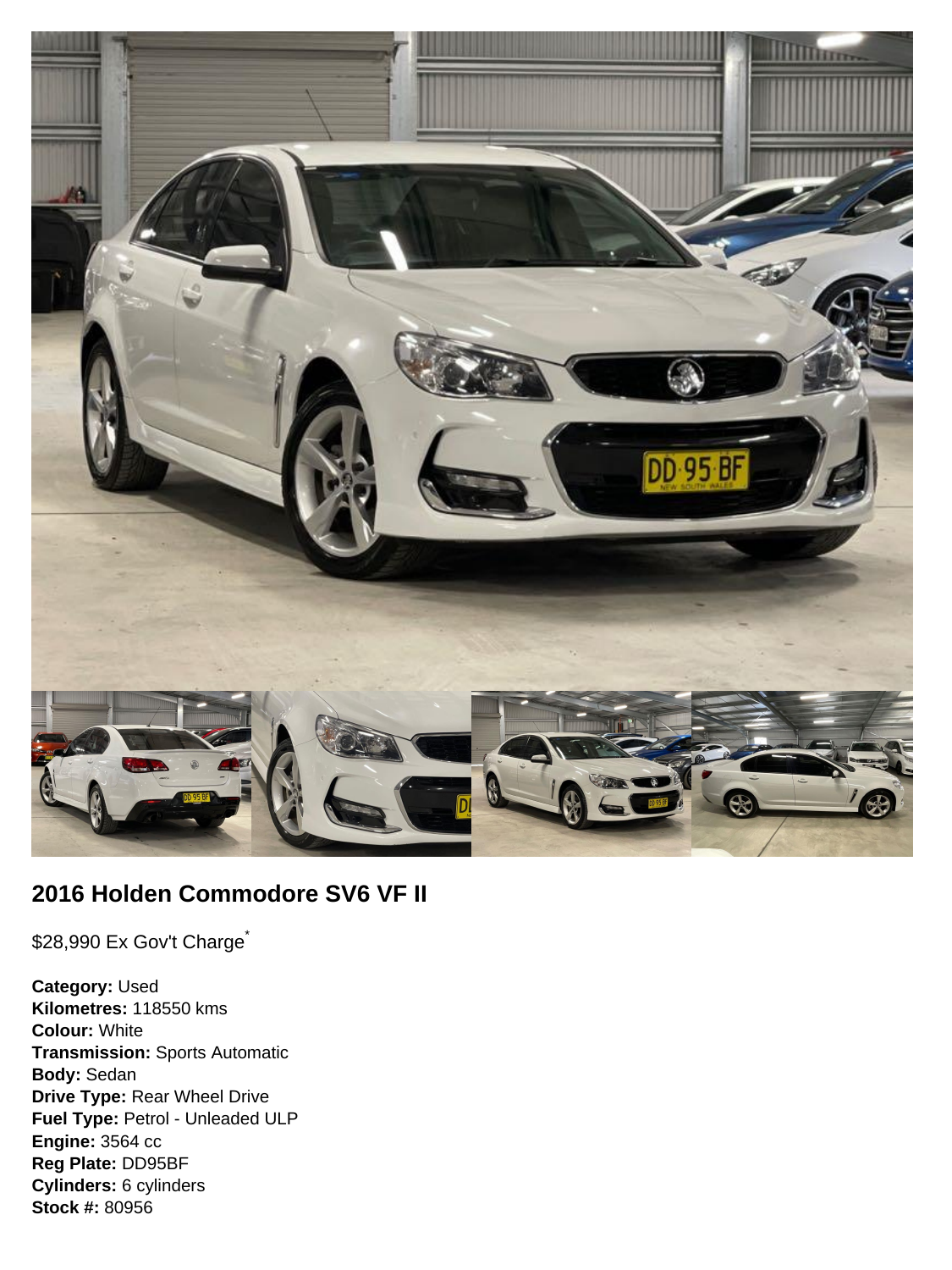### **VIN:** 6G1FB5E35GL222509

### **Dealer: Lennock Outlet Centre**

**Address:** Offsite distribution centre, Hume **Phone:** 0419 707 797

# **Dealer Comments**

\*For inspection by appointment only, this vehicle is held at our off-site storage facility, please call or enquire now\*

Unmodified VF Series II SV6 sedan finished in Heron White. This car was obviously the previous owner's pride and joy - it's in beautiful condition.

This well maintained vehicle was traded by a private owner and has full service history. These are in short supply, especially in this price range.

Also:

- Original alloy wheels
- Tinted windows
- Bluetooth phone and music streaming
- Reverse camera
- Keyless start
- All books and both keys

We are backed by a major ACT franchise dealer group and offer all the advantages and assurances that brings, but our low overhead, wholesale-direct -to-public approach means you make the savings!

Easy finance available TAP, along with a range of warranty options. Call or enquire now to inspect this vehicle.

\* If the price does not contain the notation that it is "Drive Away No More to Pay", the price may not include additional costs, such as stamp duty and other government charges. Please confirm price and features with the seller of the vehicle.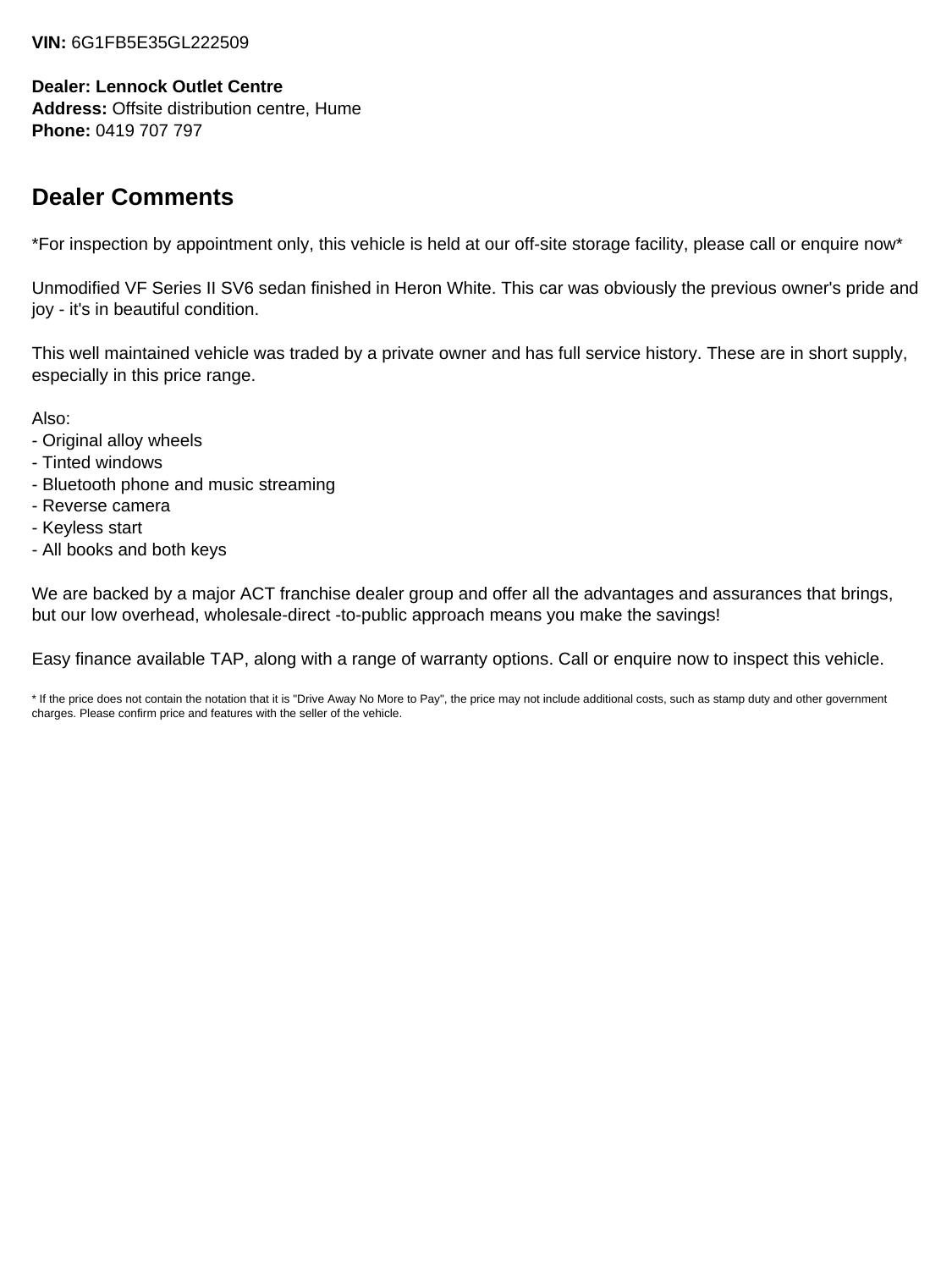# **Features and Specifications**

### **Audio, Visual & Communication**

Audio - Aux Input USB Socket Audio - Input for iPod Audio - MP3 Decoder Bluetooth System

## **Instruments & Controls**

On-board Computer **Tacho** Trip Computer

### **Interior**

Gloss Finish - Bumper Inserts Leather Gear Knob Leather Look - Seats Partial **Leather Steering Wheel** 

# **Lights & Windows**

Intermittent Wipers - Variable **Power Windows - Front & Rear** Power Windows - Front & Rear

# **Safety & Security**

Airbags - Side for 1st Row Occupants (Front) Alarm Alarm - Personal Safety (Panic) and Blind Spot Sensor Brake Assist Camera - Rear Vision Central Locking - Key Proximity Central Locking - Remote/Keyless ABS (Antilock Brakes) **Control - Electronic Stability** Control - Electronic Stability Control - Park Distance Front Control - Park Distance Rear Control - Traction Control - Trailer Sway EBD (Electronic Brake Force Distribution) entitled and the Engine Immobiliser Hill Holder Airbag - Driver Parking Assist - Graphical Display Parking Assistance - Automated Steering Airbag - Passenger Seatbelt - Load Limiters 1st Row (Front) Seatbelt - Pretensioners 1st Row (Front) Seatbelts - Lap/Sash for 5 seats Airbags - Head for 1st Row Seats (Front) Warning - Rear Cross Traffic (when reversing) Airbags - Head for 2nd Row Seats

# **Seating**

Headrests - Adjustable 1st Row (Front) Seat - Driver with Electric Lumbar Seat - Rear Opening for Skis/boot access Sports Seats - 1st Row (Front)

# **Steering**

Adjustable Steering Col. - Tilt & Reach Multi-function Steering Wheel

Daytime Running Lamps - LED **Headlamps - Blacked Out Surrounds** Headlamps - See me home **Headlamps Automatic (light sensitive)** Headlamps Automatic (light sensitive)